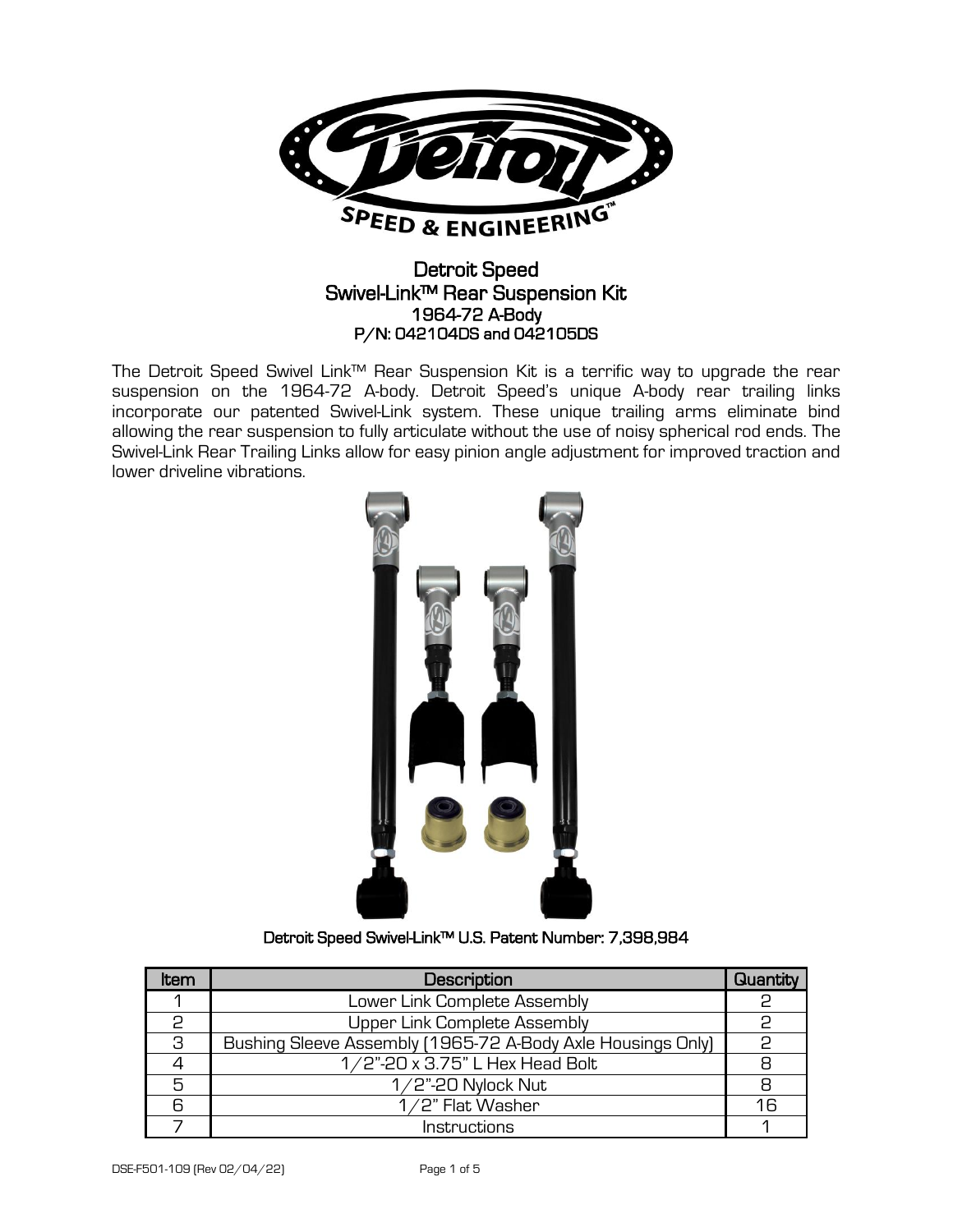| <b>Fastener Torque Specifications</b> |                 |  |  |
|---------------------------------------|-----------------|--|--|
| Application                           | Torque (ft-lbs) |  |  |
| Upper & Lower Link Bolts              | 11 N            |  |  |
| Swivel Link Jam Nuts                  |                 |  |  |

- 1. To begin installation, chock the front wheels and loosen the rear lug nuts. Jack up the rear of the vehicle and support the vehicle with jack stands under the frame. Remove the rear wheels.
- 2. It is recommended that the arms be replaced one at a time. Start by removing one of the upper links. CAUTION: The rear axle should be supported with jackstands under the axle tubes and one under the front of the axle at the pinion.
- 3. With the upper link removed, remove the rubber bushing from the rear axle housing. Detroit Speed offers the tool necessary for the removal and installation. It is available as p/n: 042501DS. Figure 1 below shows the tool assembled on the rear axle for bushing removal. Figure 2 shows the bushing being installed. NOTE: Be sure to lubricate the threads and the washers of the tool with anti-seize to prevent galling during installation and removal.



Figure 1 – Bushing removal **Figure 2** – Bushing Installation



Figure 3 – Replacement Bushing Installed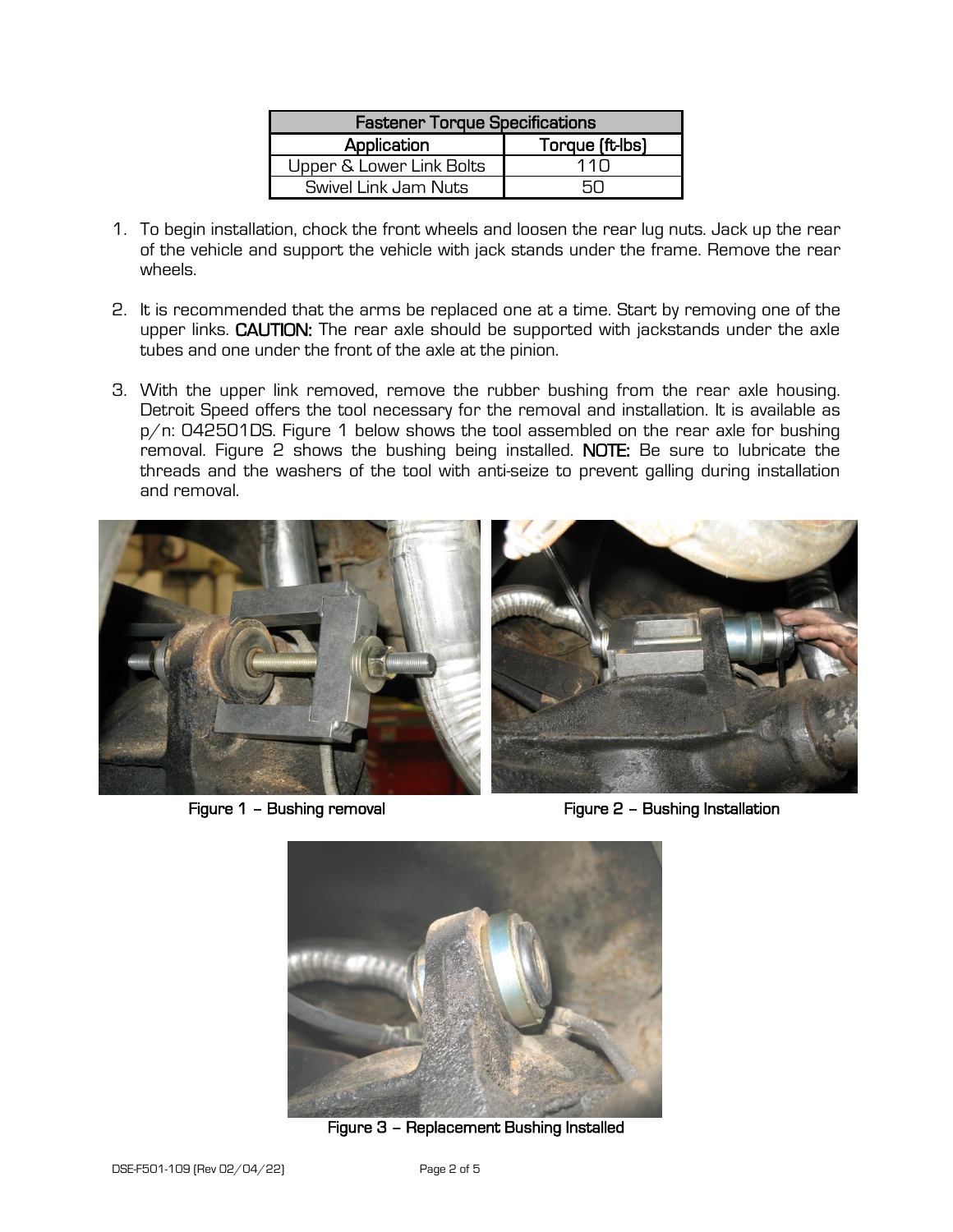NOTE TO INSTALLER: Do not install the bushing past the large diameter step. The bushing provided in the kit may not fit some 1964 A-Body axle housings due to the overall diameter of the bushing. DSE has a smaller bushing available if the bushing in the kit does not fit your rear axle housing. It is available as DSE p/n: 99040249 (See Figure 4).



Figure 4 – Rear Axle Bushings

4. After the bushing is installed, the upper link can be installed. Before installing, adjust the arm to the length of the stock arm that was removed from the vehicle (Figure 5). Place the arm on the vehicle and use the provided  $1/2$ "-20 x 3.75" L Hex Head Bolts along with the  $1/2$ "-20 Nylock nuts and  $1/2$ " Flat Washers. Do not torque the end link bolts as they will be tightened later with the vehicle at ride height.



Figure 5 – Determining Arm Length

- 5. Repeat Steps 2 through 4 for the opposite side upper link.
- 6. Remove either of the lower links from the vehicle. Before installing the new lower arm, adjust the arm to the length of the stock arm that was removed from the vehicle. Place the arm on the vehicle and use the provided  $1/2$ "-20 x 3.75" L Hex Head Bolts along with the  $1/2$ "–20 Nylock nuts and  $1/2$ " Flat Washers. Do not torque the end link bolts as they will be tightened later with the vehicle at ride height.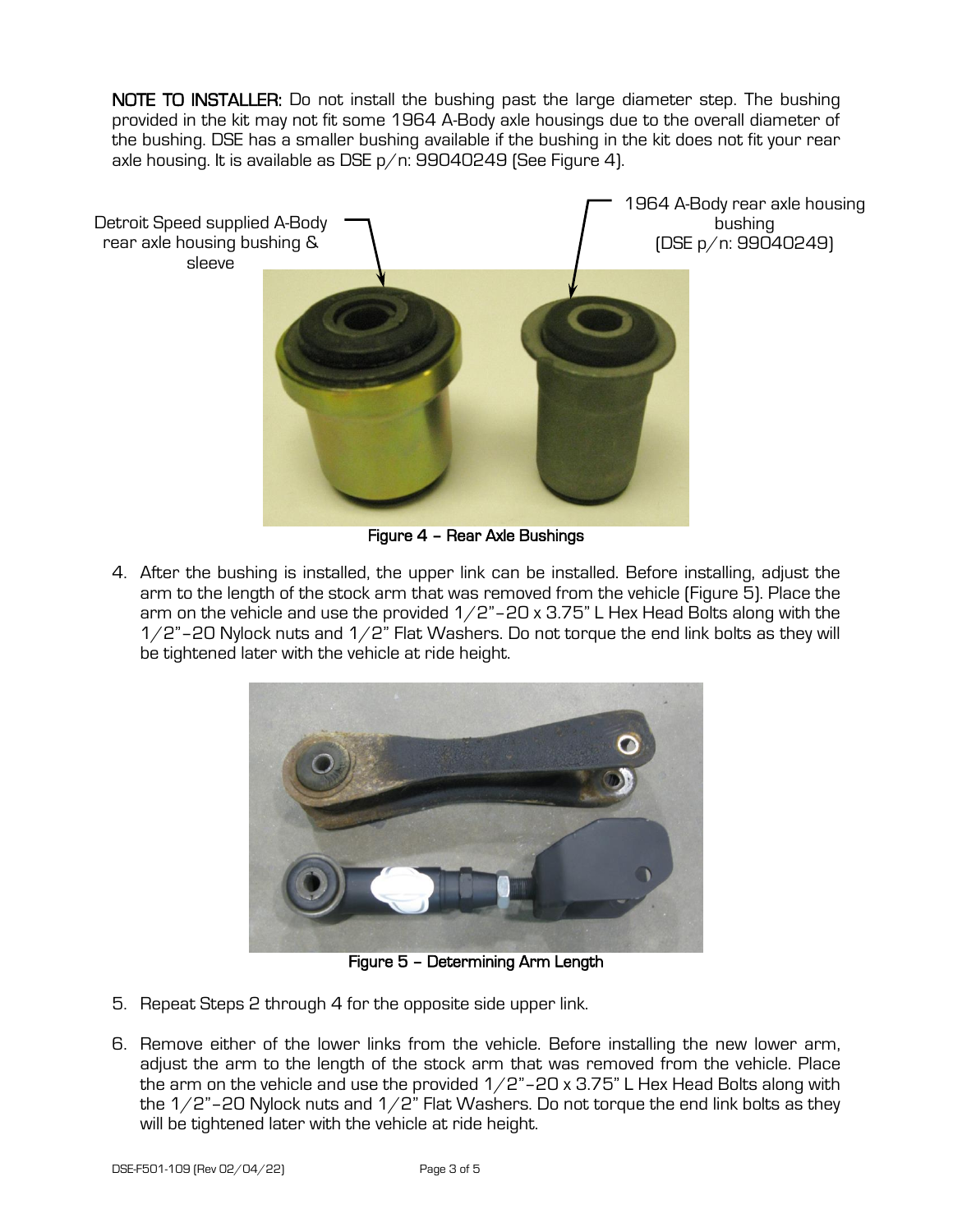- 7. Repeat Step 6 for the opposite side lower link.
- 8. Once all of the links are installed, verify the rear axle is centered in the car and the wheelbase is correct. Also, make sure the pinion angle is set correctly. It may be necessary to adjust the links both top and bottom to obtain proper fitment. NOTE: There can be no more than 2" of exposed threads on the end link (3/4" of thread engagement in the tube). This measurement does include the jam nut (see page 5). Torque the jam nuts on each link to 50 ft-lbs.
- 9. Settle the suspension by bouncing the vehicle several times and then torque all of the rear suspension link pivot bolts to 110 ft-lbs. with the vehicle sitting at ride height.
- 10.Re-install the rear wheels and torque to the manufacturer's recommended torque specs. Lower the vehicle to the ground.
- 11.The installation is complete at this time.
	- If you have any questions before or during the installation of this product, please contact Detroit Speed at [tech@detroitspeed.com](mailto:tech@detroitspeed.com) or 704.662.3272

Legal Disclaimer: Detroit Speed is not liable for personal, property, legal, or financial damages from the use or misuse of any product we sell. The purchaser is solely responsible for the safety and performance of these products. No warranty is expressed or implied.